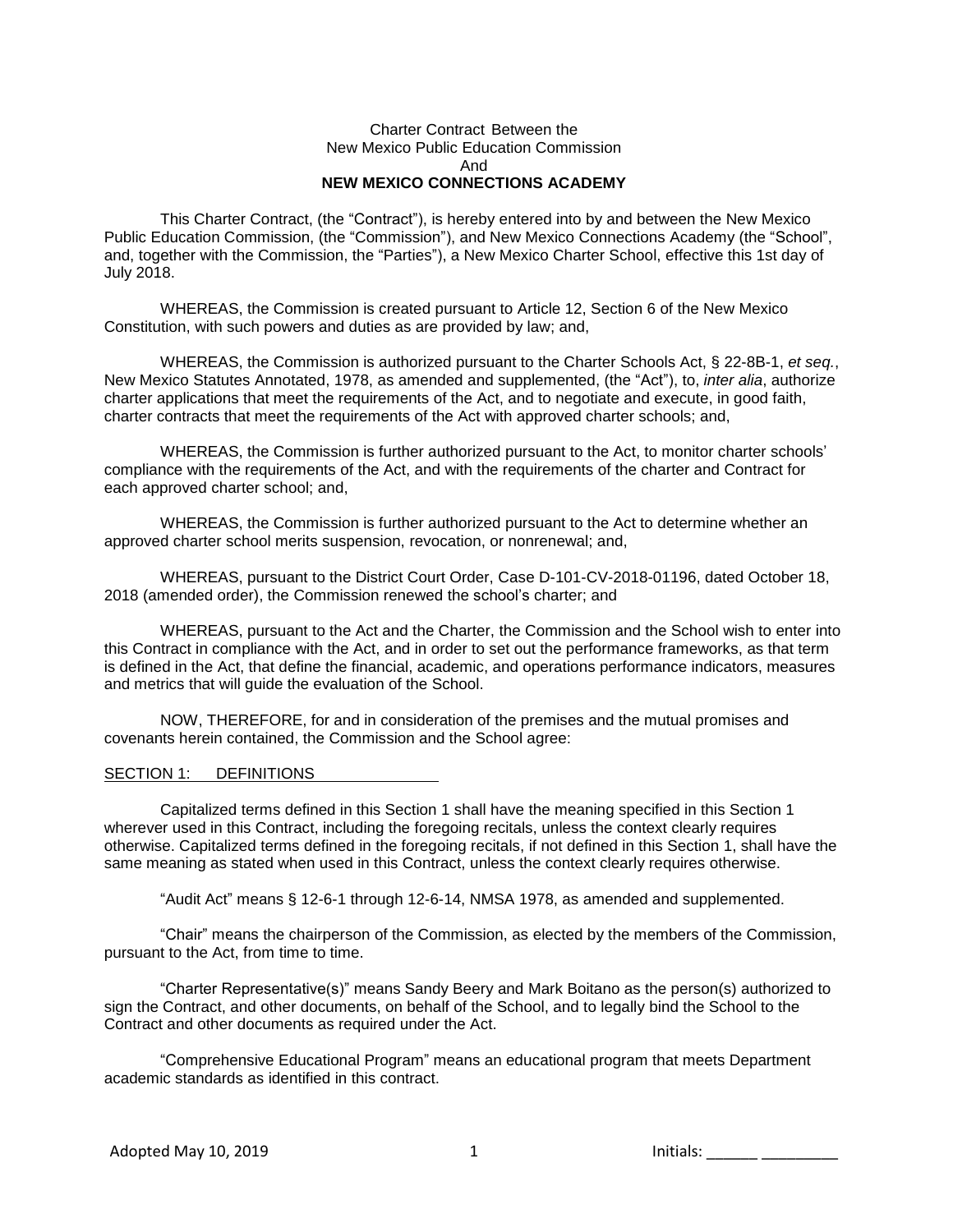"Compulsory School Attendance Law" means the compulsory school attendance law set out at § 22-12-1 through 22-12-9, NMSA 1978, as amended and supplemented, or replaced.

"Corrective Action Plan" means a plan developed by the School and submitted to the Commission to remedy operational, or financial violations or problems.

"Criminal Offender Employment Act" means the criminal offender employment act set out at § 28-2- 1, *et seq.*, NMSA 1978, as amended and supplemented.

"Days" means calendar days.

"Department" means the Public Education Department of the State of New Mexico, and its successors.

"Division" means the Charter School Division of the Department, and its successors.

"Effective Date" means the effective date of this Contract, which is, July 1, 2018, found on the first page of this Contract.

"Facility" or "Facilities" means the facilities, including without limitation, all buildings classrooms, and other spaces owned or leased by the School, and used by the School, its staff, teachers, and students, for educational and recreational purposes, and other purposes connected with the Mission of the School.

"Governing Body" means the governing body of the School, and any successor thereto.

"Head Administrator" means a Charter Representative, as defined herein, who is also a licensed school administrator.

"Instructional Hours" means mandatory instructional time during which students are engaged in a School-directed program, and for which the School enforces the Compulsory School Attendance Law.

"Mission" means the educational and pedagogical mission of the School, as set out in Section 4.1 herein.

"NMAC" means the New Mexico Administrative Code, as amended and supplemented from time to time.

"NMSA, 1978" means the New Mexico Statutes Annotated, 1978 compilation, as amended and supplemented from time to time.

"Procurement Code" means §13-1-101, *et seq.*, NMSA 1978, as amended and supplemented from time to time.

"Public School Finance Code" means § 22-8-1, *et seq.*, NMSA 1978, as amended and supplemented from time to time.

"School Improvement Plan" means a plan developed by the School and submitted to the Commission to remedy academic performance.

"Secretary" means the Secretary of the Department, and his or her duly appointed successors.

"State" means the State of New Mexico.

"Term" means the term of this Contract, as set forth in Section 3, herein.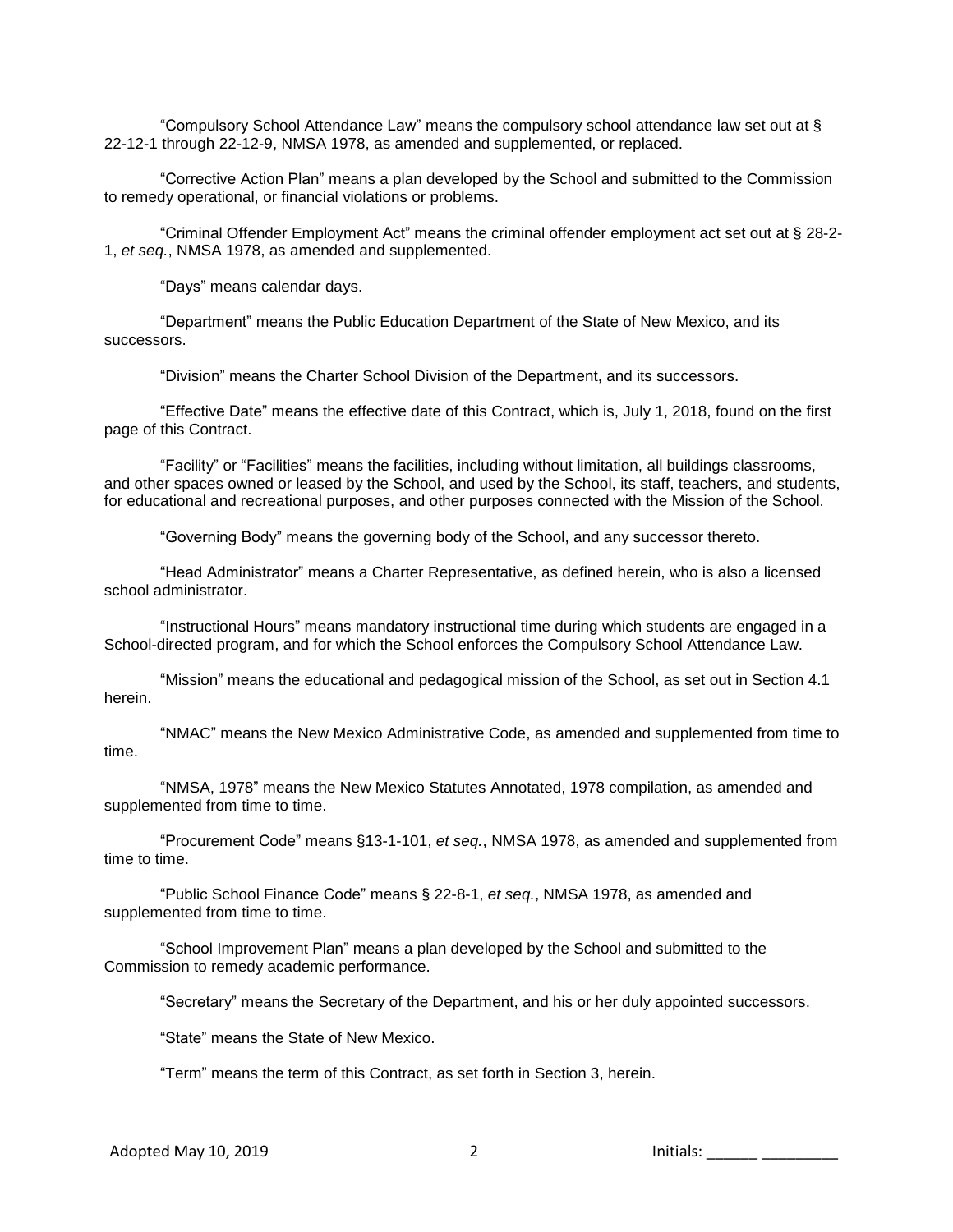### SECTION 2: SCOPE

- 1. This Charter Contract is entered into between the School and the Commission for the purpose of establishing a charter school to operate at the site(s) listed in Section 4.11 of this Contract.
- 2. The person authorized to sign and act on behalf of the Commission is the Chair, or such person as the Chair may lawfully designate from time to time.

The person(s) authorized to sign on behalf of the Charter School is/are the Charter Representative(s).The Charter Representative(s) affirm(s) as a condition of this Charter, that he/she is (one of) the above-described representative(s) of the Charter School and has the authority to enter into this Charter on behalf of the Charter School.

- i. The Charter School must maintain one or more Charter Representative(s), including one Charter Representative who is a Head Administrator, and provide contact information to the Commission within 30 days of the change of a Charter Representative(s).
- ii. The Commission shall direct all communication with regard to the Charter and the Contract to the Charter Representative(s).
- iii. The Charter Representative(s) shall respond to written communication from the Commission within the timeframe specified in the communication, which shall be no less than three business days absent exigent circumstance.
- 3. The Charter School is a public entity of the State of New Mexico, subject to all laws and regulations applicable to public entities.

### SECTION 3: TERM

1. The term of this Contract shall be in full force and effect until June 30, 2023. The Contract will not automatically be renewed or extended; the Contract may be renewed by the Commission upon timely application by the School pursuant to the Act, and upon such terms and conditions as the Commission deems appropriate under the Act.

### SECTION 4: REPRESENTATIONS, COVENANTS, AND WARRANTIES

- 1. **Purpose**: The School shall operate a public school consistent with the terms of the Charter and the Contract, and all applicable laws; shall achieve student outcomes according to the educational standards established by law, this Charter and Contract; and shall be governed and managed in a financially prudent manner.
- 2. **Mission**: The Charter School shall implement the mission identified below and shall report on the implementation of that mission in the manner described below.
	- i. The mission of New Mexico Connections Academy (NMCA) is to help each  $4-12$ <sup>th</sup> grade student, throughout the state of New Mexico who needs an alternative to the traditional classroom for a particular time period, maximize his or her potential and meet the highest performance standards through a uniquely individualized learning program, access to high quality NM-certified teachers, and high parental involvement. The mission will also include a school-with-in-a-school model with a focus on science, technology, engineering, and math (STEM).
	- ii. The Charter School shall report on the implementation of its mission in the following manner: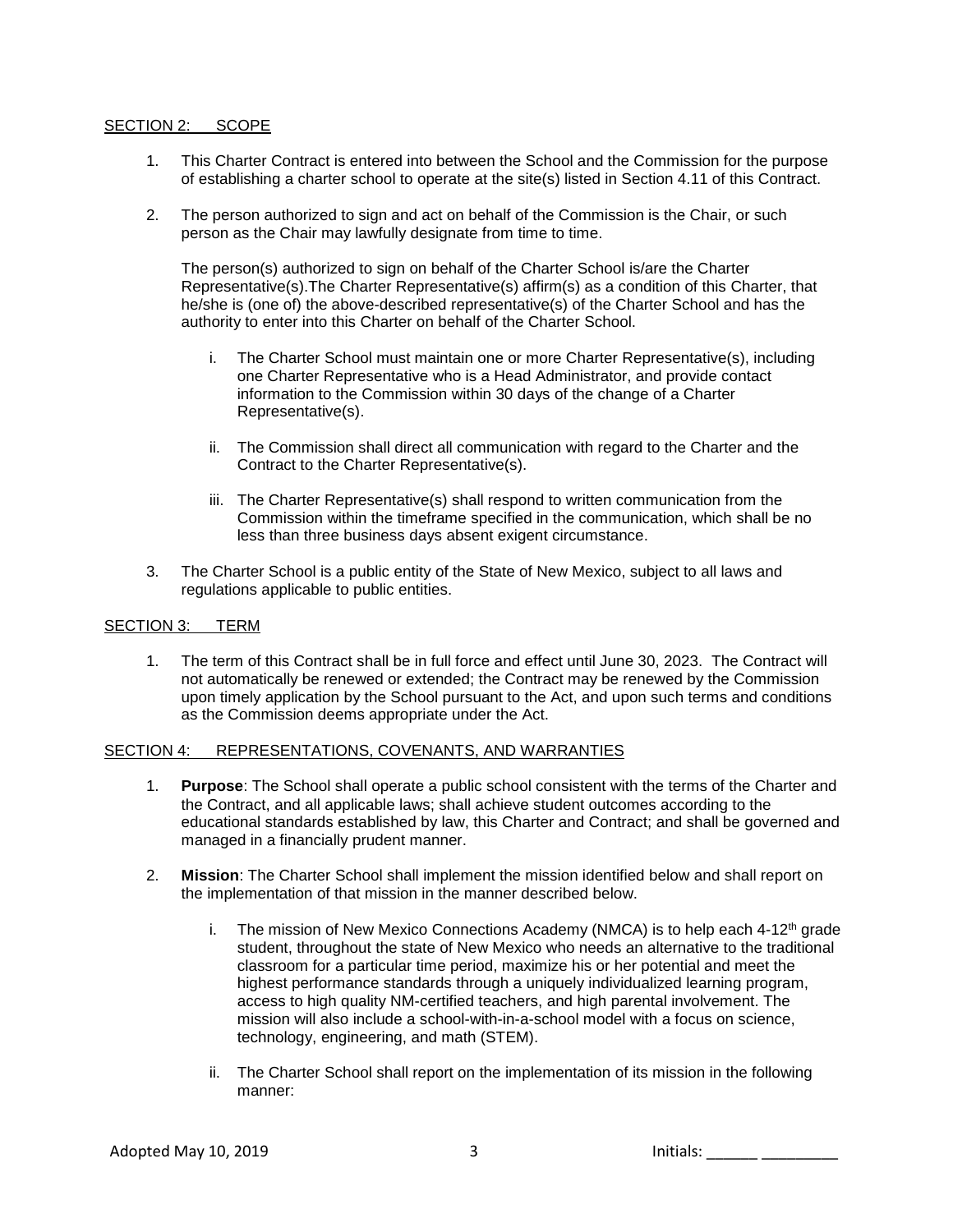- a. Annually during the performance review visit required by the Act, as evaluated through the site visit team's observations and the school's response to any such observations;
- b. Annually through any mission specific goals identified in the School's Performance Framework, Attachment A, incorporated herein by reference; and
- c. At renewal, in the event that the School applies to the Commission for renewal, through a narrative in the renewal application.
- 3. **Enrollment Cap and Authorized Grade Levels**: The School is authorized to serve no more than 2,000 students in grades 4-12.
	- i. The School may make modifications as to the number of students in any particular grade, and number of students within a class to accommodate staffing decisions that are consistent with the School's programmatic needs; except that, nothing in this Contract shall give the School the authority to combine students from different grade levels into the same classroom unless the school's educational program explicitly provides for mixed grade or age education.
	- ii. The School must annually, prior to beginning the annual enrollment process, establish the number of vacancies by grade level available for student enrollment in that year. That number will govern the enrollment throughout the school year.
	- iii. The School may not exceed the building capacity of the Facility, which is \_\_\_\_\_.

#### 4. **Partner Organization or Management Company** (Intentionally Omitted)

- i. The School has a legal relationship with settler that is distinct from a relationship with a non-profit foundation described in 4.5 of this contract. The legal agreement governing the relationship between the School and **Fig. 1** is included as Attachment B, incorporated herein by reference.
- ii. The legal agreement in Attachment B complies with all provisions of New Mexico law and the School is financially independent from\_\_\_\_\_\_. The School shall not make any changes to the document set out as Attachment B, or to its legal relationship and agreements with without the approval of the Commission and the Department, which approval shall not be unreasonably withheld.
- iii. The Commission, through its designees and the Department, shall be permitted to review the legal agreement and other relevant school documents and records to determine whether the legal relationship between the School and\_\_\_\_\_\_ complies with all provisions of New Mexico law, and to determine that the School is financially independent from Fig.

#### 5. **Relationship with a Non-Profit Foundation** (Intentionally Omitted)

- i. The school has a relationship with\_\_\_\_\_, a non-profit foundation the primary purpose of which is to provide financial support to the school or leases the facility for the charter school
- ii. The legal agreement or Memorandum of Understanding governing the relationship between the School and the foundation is Attachment C, incorporated herein by reference.
- iii. The identity of the Board of Directors and Executive Director of foundation with a conflict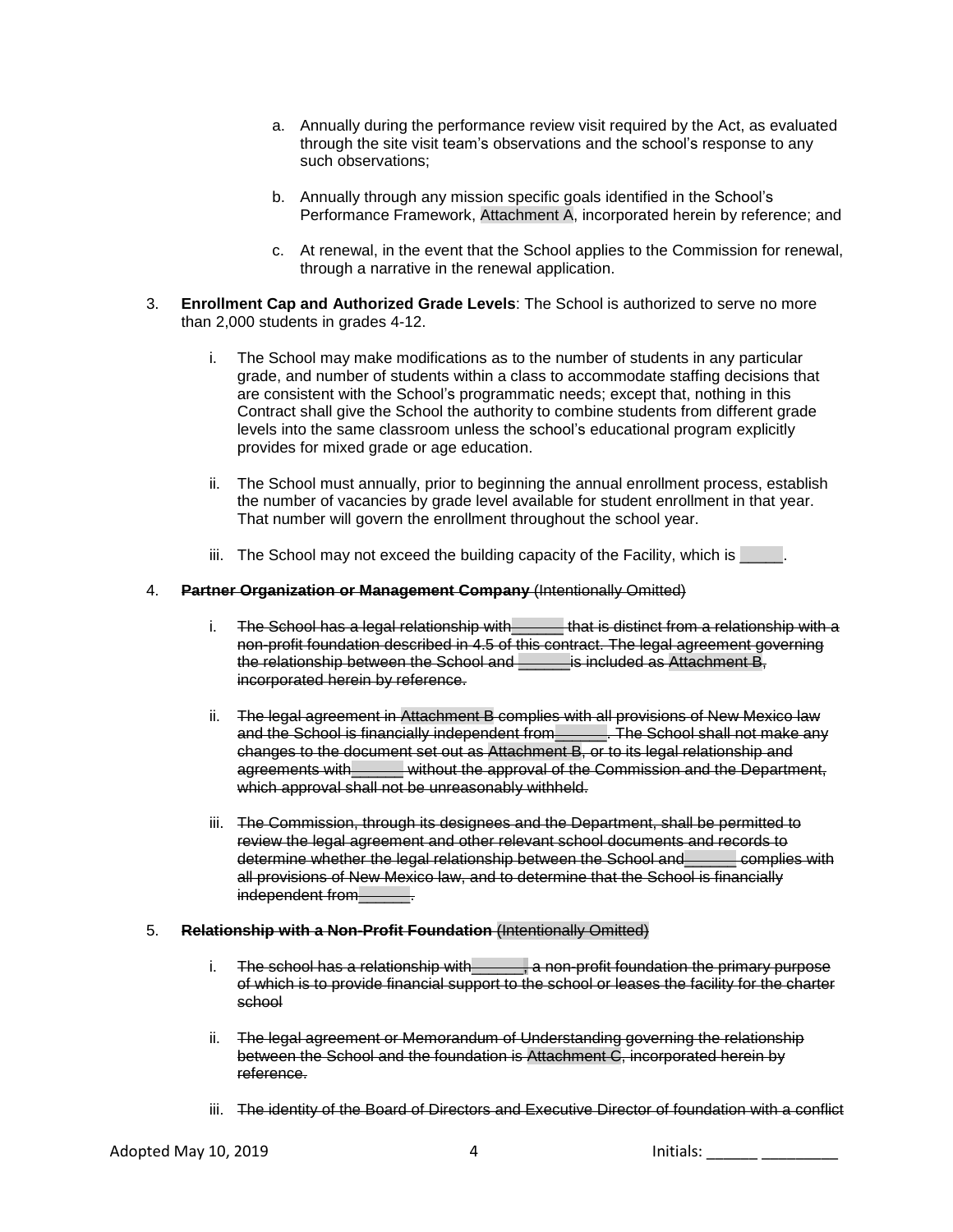of interest disclosure from each are provided in Attachment C.

- 6. **Comprehensive Educational Program of the School**: The School's educational program shall be as described below:
	- i. NMCA will be a virtual school serving students statewide.
	- ii. The primary building blocks of NMCA's instructional approach will be individualized instruction through a personalized learning plan (PLP) and active parental involvement.
	- iii. NMCA will provide a STEM Academy. The STEM Academy will consist of science, technology, engineering, and mathematics courses. Lessons and activities may include but are not limited to field trips, guest speakers, and community service opportunities.

#### 7. **Governance**:

- i. The School shall be governed by a governing body in the manner set forth in the governing body's bylaws, Attachment D, incorporated herein by reference.
- ii. The School's Governing Body shall have at least five members at all times; the number of Governing Body Members shall be specified in the bylaws.
- iii. The School shall notify the Commission of all changes in membership within 30 days of the change.
- iv. The Charter School shall either replace any member who is removed or who resigns, or close the position in conformity with its bylaws, within 45 days of removal, resignation or closure.
- v. No member of the Governing Body shall serve on the governing body of another charter school, unless the School has been granted a discretionary waiver from the Secretary.
- vi. All governing body members shall comply with training requirements established in Section 6.80.5 NMAC, as amended.
- vii. The School shall notify the Chair of the Commission within 15 days of any and all written complaints of inappropriate contact as defined in its school polices with a student or other minor by a member of the Governing Body, and shall notify the Chair of the Commission within 15 days of allegations of, or convictions for, any crime related to the misappropriation of school funds or theft of school property by a member of the Governing Body.
- viii. The members of the Governing Body have a duty to comply with the provisions of this Contract, all applicable laws, including, without limitation, the Act, all regulations, and reporting requirements.
- ix. The Governing Body is responsible for the policy decisions of the School; is responsible for hiring, overseeing, and terminating the Head Administrator of the School; and is entrusted with oversight of expenditure of public funds in accordance with all applicable laws, regulations and rules, including but without limitation any laws or rules pertaining to conflicts of interest, public school finance, and procurement.
- x. The Governing Body shall, at all times, be qualified to act as a qualified board of finance as demonstrated in Attachment E, which is incorporated by reference.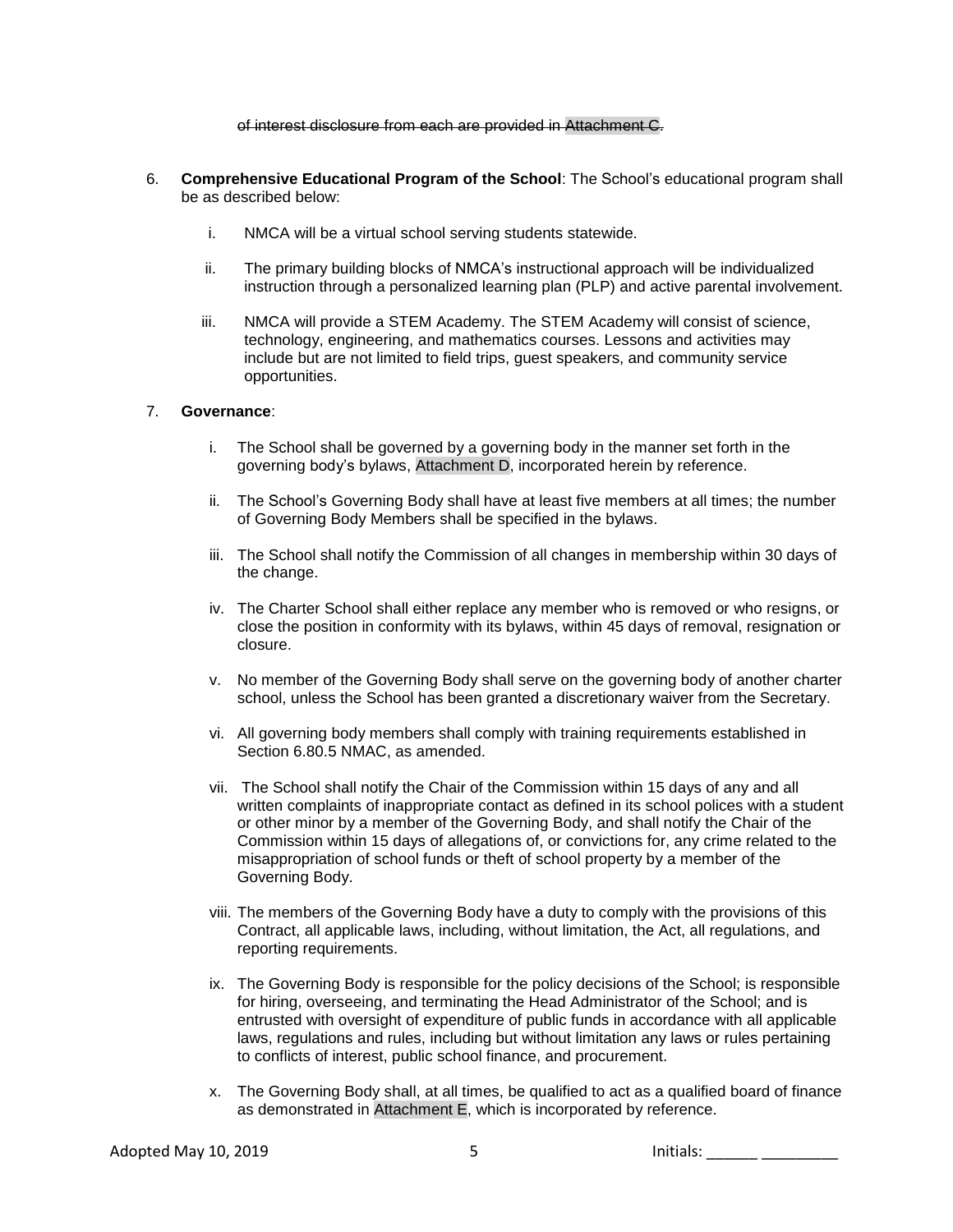- xi. In order to initially become qualified as a board of finance, the school shall provide:
	- a. The names, home addresses, personal email addresses, and personal phone numbers of each member of the board;
	- b. A statement signed by every member of the Governing Body stating that the Governing Body agrees to consult with the Department on any matter not covered by the manual of accounting and budgeting before taking any action relating to funds held as a board of finance;
	- c. A signed affidavit from each member of the Governing Body member declaring that the member is not a member of the governing body of any other charter school, unless it has been granted a waiver by the Secretary for that purpose, and that the member was not a governing body member of another charter school that was suspended and was not reinstated, or failed to receive or maintain its board of finance designation; and
	- d. An affidavit or affidavits, signed by the School's licensed business official who will be given the responsibility of keeping the financial records of the School, describing the training completed, professional licensure held and degrees earned by him or her;
	- e. A copy of a certificate of insurance that indicates that the person who will be entrusted with handling the funds of the School is adequately bonded.
- xi. Within 30 days of the change to any member of the Governing Body or the School's licensed business official who will be given the responsibility of keeping the financial records of the charter school, the school shall resubmit all information required in Section 4. Subsection 7.xi (a)-(e) above, revised to reflect the changes in staffing or board membership.
- xii. If at any time, the School's qualification as a board of finance is revoked by the Department, the Commission shall, at its next regularly scheduled meeting, consider whether to commence revocation proceedings to revoke the School's Charter. If the Commission decides not to revoke the charter, the School shall be required to develop and successfully implement a Corrective Action Plan to address the conditions and causes of the revocation of the School's qualification as a board of finance.

### 8. **Operation**:

- i. The School shall be nonsectarian in its charter school programs, enrollment policies and employment practices and all other operations. Attachment F, incorporated herein by reference, states the School's enrollment policies and procedures.
- ii. The School shall comply with all federal and state laws relating to the education of children with disabilities.
- iii. The School shall comply with applicable federal, state and local rules, regulations and statutes relating to health, safety, civil rights and insurance.
- iv. The School shall, in accordance with the Compulsory School Attendance Act, maintain records to document daily student attendance and shall make such records available for inspection upon request of the Commission and the Department. The School shall comply with the number of overall instructional hours required by statute, based on the grade levels served, which may be verified through budget reporting.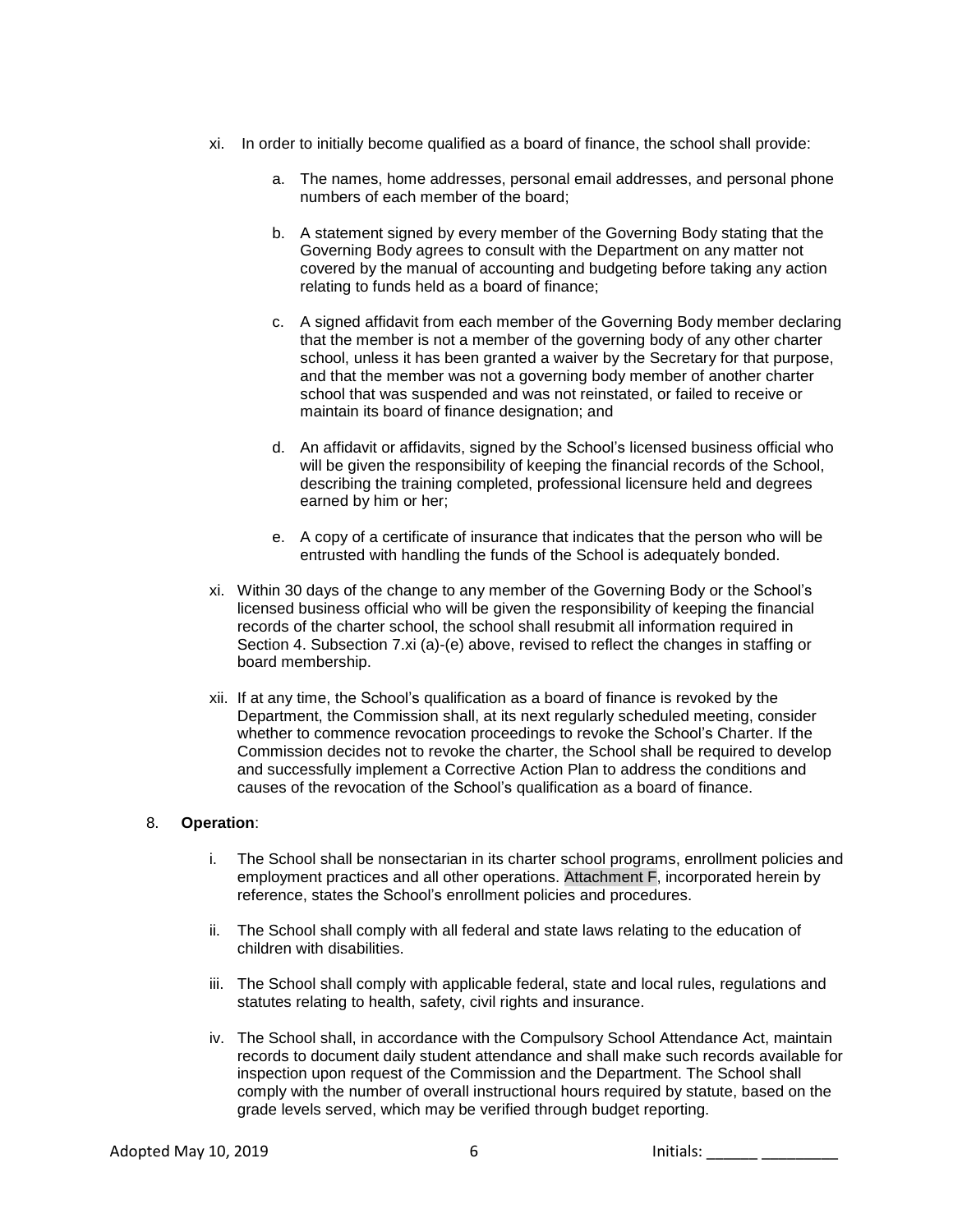- v. The School shall maintain student records in accordance with all other New Mexico public records retention requirements.
- vi. The School shall allow the Commission and the Department to visit each school site at any reasonable time.
- vii. The School shall allow the Commission and the Department to conduct financial, program or compliance audits and shall hold open for inspection all records, documents and files relating to any activity or program provided by the School relating to the School. All books, accounts, reports, files and other records relating to this Charter and Contract shall be subject, during normal business hours, to inspection and audit by the State for five years after termination of the Charter and the Contract.
- viii. The School shall notify the Chair of the Commission and the Department within 15 days of any and all written complaints of inappropriate contact as defined in the school's policies, or convictions for inappropriate contact with a student or other minor by any staff member, employee, or contractor and shall notify the Chair of the Commission within 15 days of allegations of, or convictions for, any crime related to the misappropriation of school funds or theft of school property by any staff member, employee or contractor.
- ix. If the School receives federal grant funds that flow through the Department, the School shall timely submit financial and other reports required by the Department for the School's receipt of such funds.
- x. The School shall comply with applicable federal, state and local rules, regulations and statutes relating to public education unless the School is specifically exempted from the provision of law. All members of the Governing Body shall sign a certificate, in the form attached hereto as Attachment G, certifying their compliance with all federal and state laws governing the organizational, programmatic, and financial requirements applicable to charter schools. Within 30 days of any change to the membership of the Governing Body, the School shall provide a signed certification from any new members in the form of Attachment G, which will be incorporated into this Contract.
- xi. The School shall identify the non-discretionary waivers the School is utilizing and the discretionary waivers the School has requested from the Secretary in Attachment H, incorporated herein by reference.
	- a. If the school requests from, and is granted a discretionary waiver by the Secretary at any point during the Term, the School shall file a notification within 30 days of approval from the Secretary with the Commission to amend the Contract to reflect such waiver.
	- b. If the School begins making use of any additional non-discretionary waivers at any point during the charter term, the School shall file a notification within 30 days of first use of the waiver with the Commission to amend the contract to reflect the use of such non-discretionary waiver.
- 9. **Use of Volunteers**: The School covenants and represents that all volunteers it allows access to its students or the Facility will comply with state regulations regarding the use of volunteers set out in Section 6.50.18 NMAC.
- 10. **Background Checks**: The School shall comply with the requirements of Section 22-10A-5 NMAC 1978, relating to background checks for all staff, instructors, and volunteers, in whatever capacity, working with its students or at the Facility.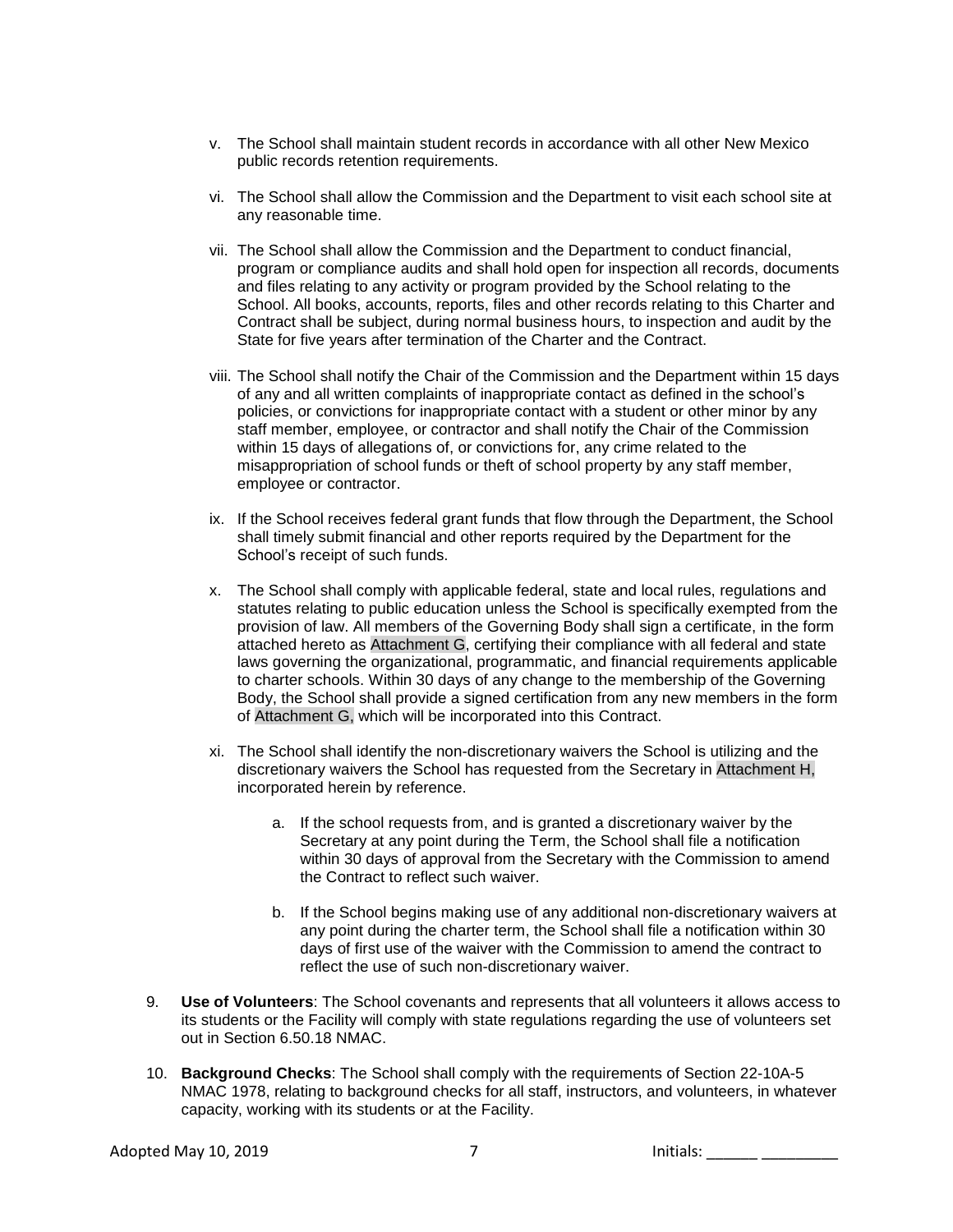- i. The School shall develop and implement policies and procedures to require background checks on an applicant who has been offered employment, and for all volunteers, contractors and contractor's employees with unsupervised access to students at the public school. The School shall comply with the Criminal Offender Employment Act.
- ii. The Head Administrator of the School shall report to the Department any known conviction of a felony or misdemeanor involving moral turpitude of a licensed or certified school employee.
- iii. The Head Administrator of the School or their respective designees shall investigate all allegations of ethical misconduct about any licensed or certified school employee who resigns, is being discharged or terminated or otherwise leaves employment after an allegation has been made, or incident occurs If the investigation results in a finding of wrongdoing, the Head Administrator of the School shall report the identity of the licensed or certified school employee and attendant circumstances of the ethical misconduct on a standardized form to the Department and the licensed or certified school employee within thirty days following the separation from employment. No agreement between a departing licensed or certified school employee and the School shall diminish or eliminate the responsibility of investigating and reporting the alleged ethical misconduct, and any such provision or agreement to the contrary is void and unenforceable
- 11. **Sites**: The School shall provide virtual educational services, including the delivery of instruction, from the following location(s):

New Mexico Connections Academy 4001 Office Court Drive Suite 201-204 Santa Fe, NM 87507 (505) 428-2150

The School shall ensure the Facilities meet the charter school facilities standards in Section 22- 8B-4.2(A, C, D) NMSA 1978, and shall ensure that the facilities comply with all applicable federal, state and local health and safety standards and other applicable laws, regulations and rules. The School shall provide the Lease(s) or Lease Purchase Agreement(s) for all facilities, which is attached to this contract as Attachment J incorporated herein by reference,

### SECTION 5: PERFORMANCE FRAMEWORKS

- 1. **Performance Framework: Attachment A**, incorporated herein by reference, includes the Charter Performance Review and Accountability System ("Accountability Plan"), which includes Academic Performance Framework, Organizational Performance Framework, and Financial Performance Framework adopted by the Commission. These documents together set forth the academic and operational performance indicators and performance targets that will guide the Commission's evaluation of the School and the criteria, processes and procedures that the Commission will use for ongoing oversight of operational, financial and academic performance of the School.
- 2. **Academic Performance Indicators and Evaluation:** The School shall:
- i. Provide a comprehensive educational program that aligns with the state academic standards prescribed by the Department for the grades approved to operate.
- ii. Participate in the State-required assessments as designated by the Department or the U.S. Department of Education.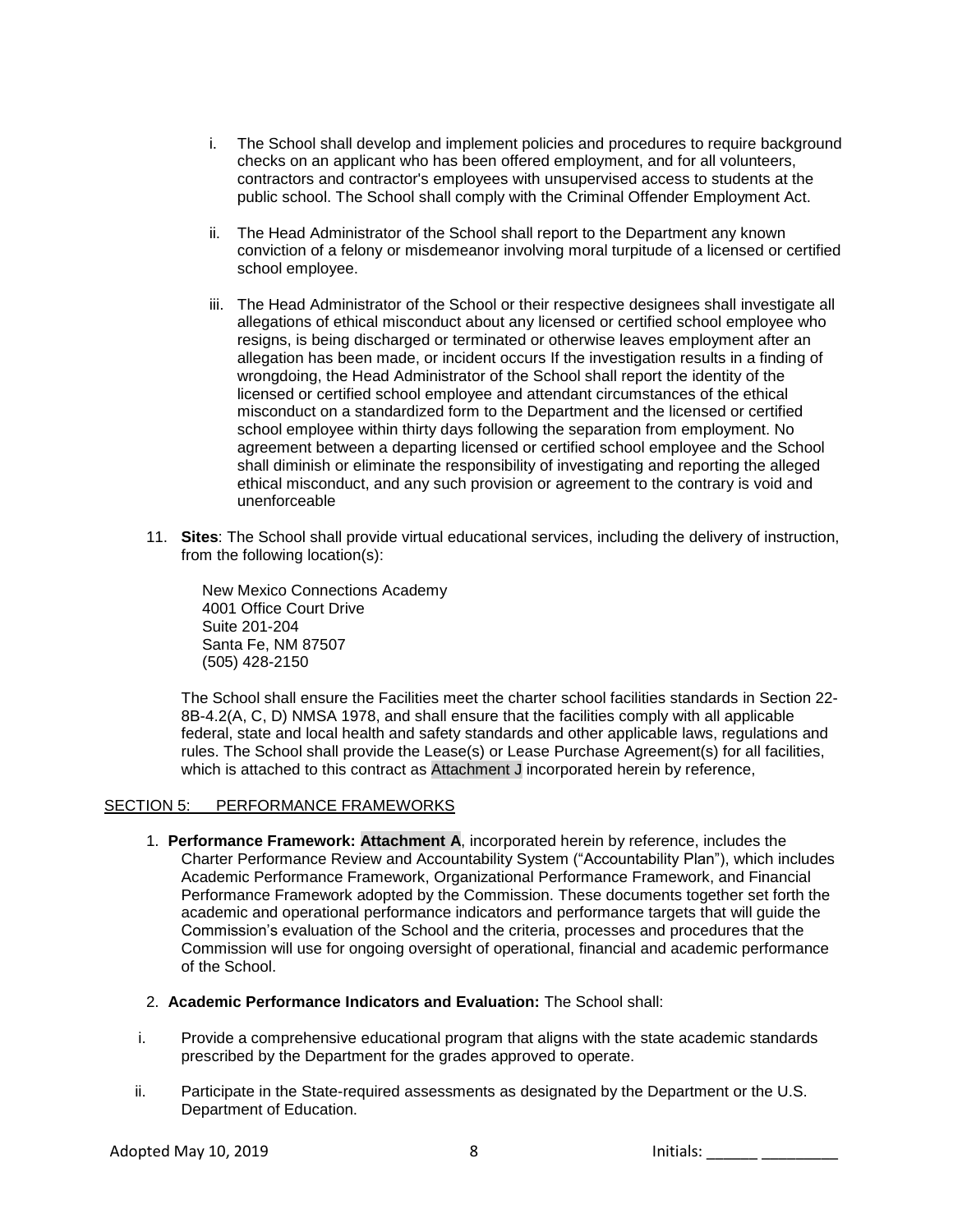- iii. Timely report student level data for State-required assessments to the Department and report student level data from school administered assessments, as requested by the Commission or on a bi-annual basis if that data is incorporated into the Academic Performance Framework adopted by the Commission.
- iv. Meet or make substantial progress toward achievement of the Department's standards of excellence.
- v. Meet or make substantial progress toward achievement of the Department's standards of excellence or the performance standards identified in the Academic Performance Framework as adopted and modified periodically by the Commission.
	- i. The Academic Performance Framework adopted by the Commission allows for the inclusion of additional rigorous, valid and reliable mission specific indicators proposed by a charter school to augment external evaluations of its performance, provided that the Commission approves of the quality and rigor of such proposed indicators and the indicators are consistent with the purposes of the Act. Any such indicators will be incorporated into Attachment A.
	- ii. If the School fails to meet its academic performance indicators in any year, it must develop, submit, and begin implementing a School Improvement Plan within 60 days of the release of the academic performance information. The School Improvement Plan will be submitted to the Commission, but the Commission will not evaluate the quality of, or approve, the plan. The Commission may evaluate implementation of the plan through its annual site visits and provide feedback to the School regarding fidelity of implementation and effectiveness of the plan in improving School performance.
	- iii. If the School does not meet the performance standards in the Performance Framework, it shall "make substantial progress" toward achievement of those standards as it is defined in the Commission's Accountability Plan included in Attachment A.
	- iv. Failure to meet or make substantial progress toward meeting the performance standards shall be sufficient justification to revoke or non-renew the School's Charter.
- vi. The Commission is not required to allow the school the opportunity to remedy the problem if unsatisfactory review warrants revocation.
	- 3. **Organizational Performance Indicators and Evaluation**: The School shall:
		- i. Comply with applicable federal, state and local rules, regulations and statutes relating to public education unless the School is specifically exempted from the provision of law.
		- ii. Timely submit all documentation, financial and other reports required by the Department or the Commission in order to evaluate the School's compliance with applicable federal, state and local rules, regulations and statutes relating to public education.
		- iii. Provide a written copy to the Commission, within 15 days of receiving a written notice of complaint filed against the School alleging violations of federal, state, or local law, regulation or rule, or a final determination from another state government division or agency, or state or federal court regarding any such complaint against the School.
		- iv. Cooperate with the Commission or authorized representative to enable them to conduct annual site visits and all other auditing visits requested or required by the Commission or the Department.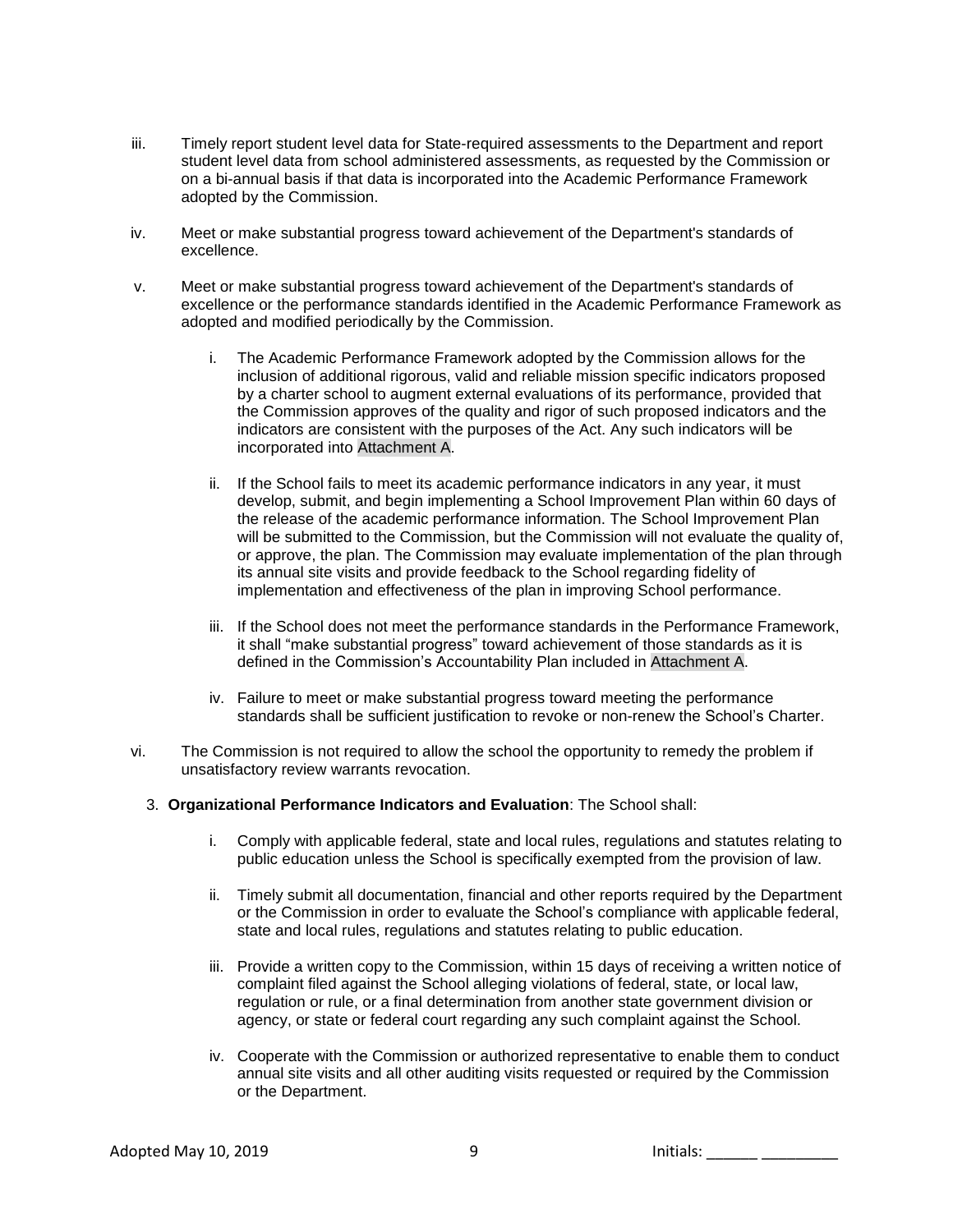- v. Meet the organizational performance standards identified in the Organizational Performance Framework as adopted and modified periodically by the Commission.
	- a. If the school fails to meet its organizational performance indicators, the School will be provided notice through the procedures in the Commission's Accountability Plan included in Attachment A.
	- b. The school may be required to develop, submit and implement a Corrective Action Plan to address deficiencies in its organizational performance. All Corrective Action Plans must be submitted to the Commission, but the Commission will not evaluate the quality of, or approve, the plan. The Commission may evaluate implementation of the plan through its site visits and provide feedback to the School regarding fidelity of implementation and effectiveness of the plan in improving school performance.
	- c. Failure to meet the organizational performance standards shall be sufficient justification to revoke or non-renew the School's Charter.
- vi. The Commission is not required to allow the school the opportunity to remedy the problem if unsatisfactory review warrants revocation.

#### 4. **Financial Performance Indicators and Evaluation**: The School shall:

- i. Meet generally accepted standards of fiscal management which shall include complying with all applicable provisions of the Public School Finance Code, the Procurement Code, and the Audit Act; paying debts as they fall due or in the usual course of business; complying with all federal requirements related to federally funded programs and awards; refraining from gross incompetence or systematic and egregious mismanagement of the School's finances or financial records; and preparing and fairly presenting its financial statements in accordance with accounting principles generally accepted in the United States of America, which include the design, implementation, and maintenance of internal controls relevant to the preparation and fair presentation of financial statements that are free from material misstatement, whether due to fraud or error.
- ii. Timely submit all documentation, financial and other reports required by the Department or the Commission. The School shall further timely submit any Corrective Action Plans or additional financial reporting or documentation that may be required by the Department or the Commission.
- iii. Cooperate with the Commission to enable them, or its authorized representative to conduct all auditing visits requested or required by the Commission or the Department.
- iv. Meet the financial performance standards identified in the Financial Performance Framework as adopted and modified periodically by the Commission, or provide an adequate response to explain why the School does not meet the performance standards and demonstrate the school is a financially viable and stable organization.
- v. Failure to meet generally accepted standards of fiscal management shall be sufficient justification to revoke or non-renew the School's Charter.
- vi. The School shall have a designated licensed business official and certified procurement officer. The School shall identify the current individual designated as the certified procurement officer and contains their CPO certification in Attachment I incorporated herein by reference. The school shall notify the Commission of all changes to the designated licensed business official or certified procurement officer within 30 days.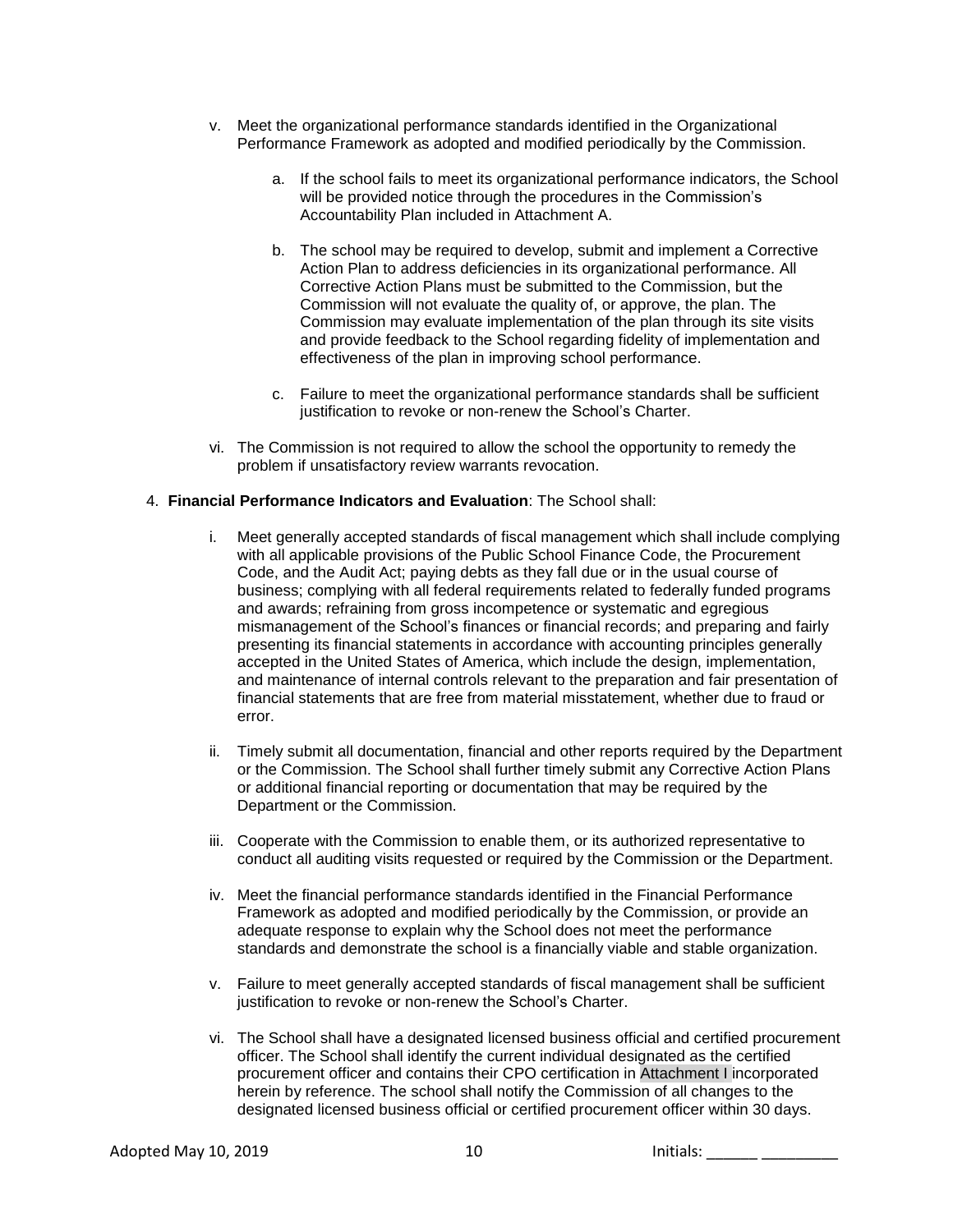vii. The Commission is not required to allow the school the opportunity to remedy the problem if unsatisfactory review warrants revocation.

## **5. Chartering Authority's Duties and Liabilities:** The Commission, shall:

- i. Evaluate all applications submitted by this charter school, including properly submitted amendment requests, and act timely on any such applications or requests;
- ii. Monitor the performance and legal compliance of the School, in accordance with the requirements of the Act and the terms of the Charter and Contract;
- iii. Review all relevant information to determine whether the School merits suspension, revocation or nonrenewal. All evaluation and monitoring will be carried out using the processes and criteria established in the Accountability Plan in Attachment A;
- iv. Conduct all its activities in accordance with its chartering policies and practices, which shall be modified from time to time to be consistent with nationally recognized principles and standards for quality charter authorizing in all major areas of authorizing; and
- v. Promptly notify the Governing Body of the School of unsatisfactory fiscal, overall governance or student performance or legal compliance and provide reasonable opportunity for the governing body to remedy the problem; Any such notice shall be provided in accordance with the Accountability Plan as provided in Attachment A.
- vi. The Commission is not required to allow the school the opportunity to remedy the problem if the unsatisfactory review warrants revocation.

# SECTION 6: ADDITIONAL TERMS

- **1. Withheld Two-Percent of Program Cost:** The Charter Schools Division of the Department may withhold and use two percent (2%) of the school-generated program cost for administrative support of the School as provided in Section 22-8B-13 NMSA 1978. These funds are to be utilized in the following manner:
	- i. New Mexico Public Education Department: The Department shall utilize the funds for the following purposes:
		- a. Funding the staff to conduct work for the Division, which shall include:
			- 1. Conducting annual site visits and annual evaluations under the Performance Frameworks; receiving, processing, evaluating and making recommendations on new applications, amendment requests, and renewal applications; receiving, processing, and evaluating complaints; making recommendations to revoke charters, as necessary; making recommendations regarding School Improvement and Corrective Action Plans, as necessary; overseeing the closure of charter schools; and making recommendations regarding the development and implementation of authorizing policies and practices to ensure they are consistent with nationally recognized principles and standards for quality charter authorizing in all major areas of authorizing; and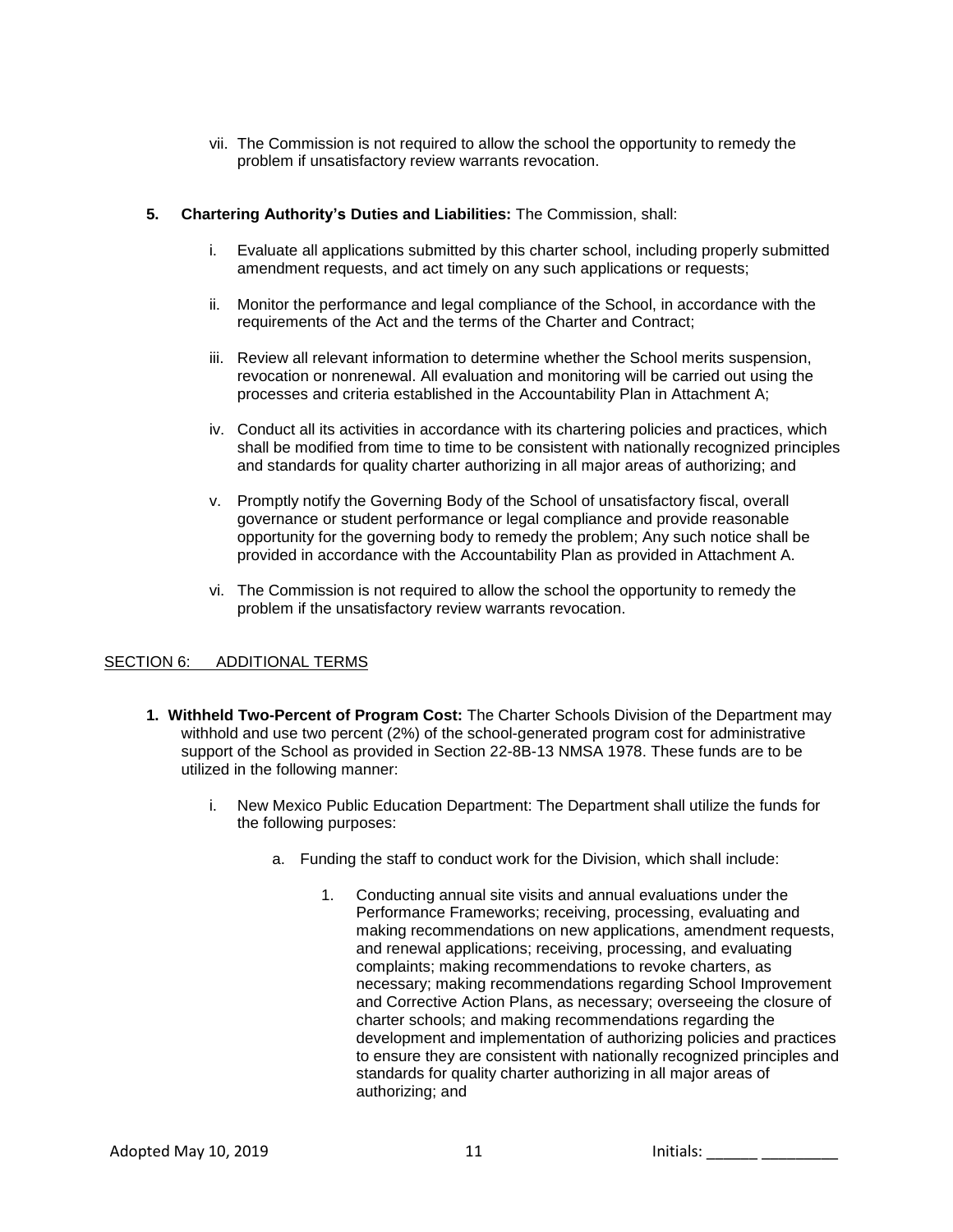- 2. Technical assistance and support work such as providing training for new Governing Board members; providing Governing Body training; maintaining communication with the charter school field to keep them apprised of best practices, opportunities for support from Department, policy changes from the Commission; hosting other training and professional development; and developing other support materials.
- b. Funding a proportional share of the Department staff to conduct work, as determined by the Department, necessary to support the administrative oversight, approval of budget matters, capital outlay, transportation, special education, federal programs, school evaluation and accountability, annual financial audits, and T&E audits.
- c. Funding any other staff work necessary to provide professional support or data analysis to the Commission.
- d. The Commission's reasonable request for funding of any project or service to support the work of the Commission shall not be denied by the Department. The Commission's request for funding of project or service shall take budget priority over the Department's budget priorities or allocations.
- e. The Commission shall request an annual accounting from the Department on how the two percent (2%) was utilized and shall provide the information received to the school.
- ii. New Mexico Public Education Commission: The New Mexico Public Education Commission shall utilize the funds for the following purposes:
	- a. Funding the travel and per diem expenses of Commissioners when conducting the business of the Commission.
	- b. Funding the administrative expenses of the business of the Commission
- iii. In addition to the above listed items, the Department and the Commission shall have authority to utilize the funds for similar or related costs for administrative support of charter schools and charter school programs.

### **2. Amendments to the Charter and Changes to the School:**

- i. This Contract may be amended by mutual agreement, in writing, of the parties. Processes for submitting requests to amend, or notifications of amendments, as amended from time to time, shall be posted on the Commission's website as an Amendment Request or Notification. The School shall not take action or implement the amendment until approved by the Commission unless the Commission's processes indicate otherwise.
	- a. All amendment requests and notifications shall be submitted pursuant to the procedures developed by the Commission.
	- b. The Commission shall consider and vote on all properly submitted amendment requests and notifications within 60 days of receipt of a complete submission.
- ii. If the Parties cannot agree on an amendment to the terms of the contract, either party may appeal to the Department Secretary pursuant to Section 22-8B-9(A) and (C) NMSA 1978.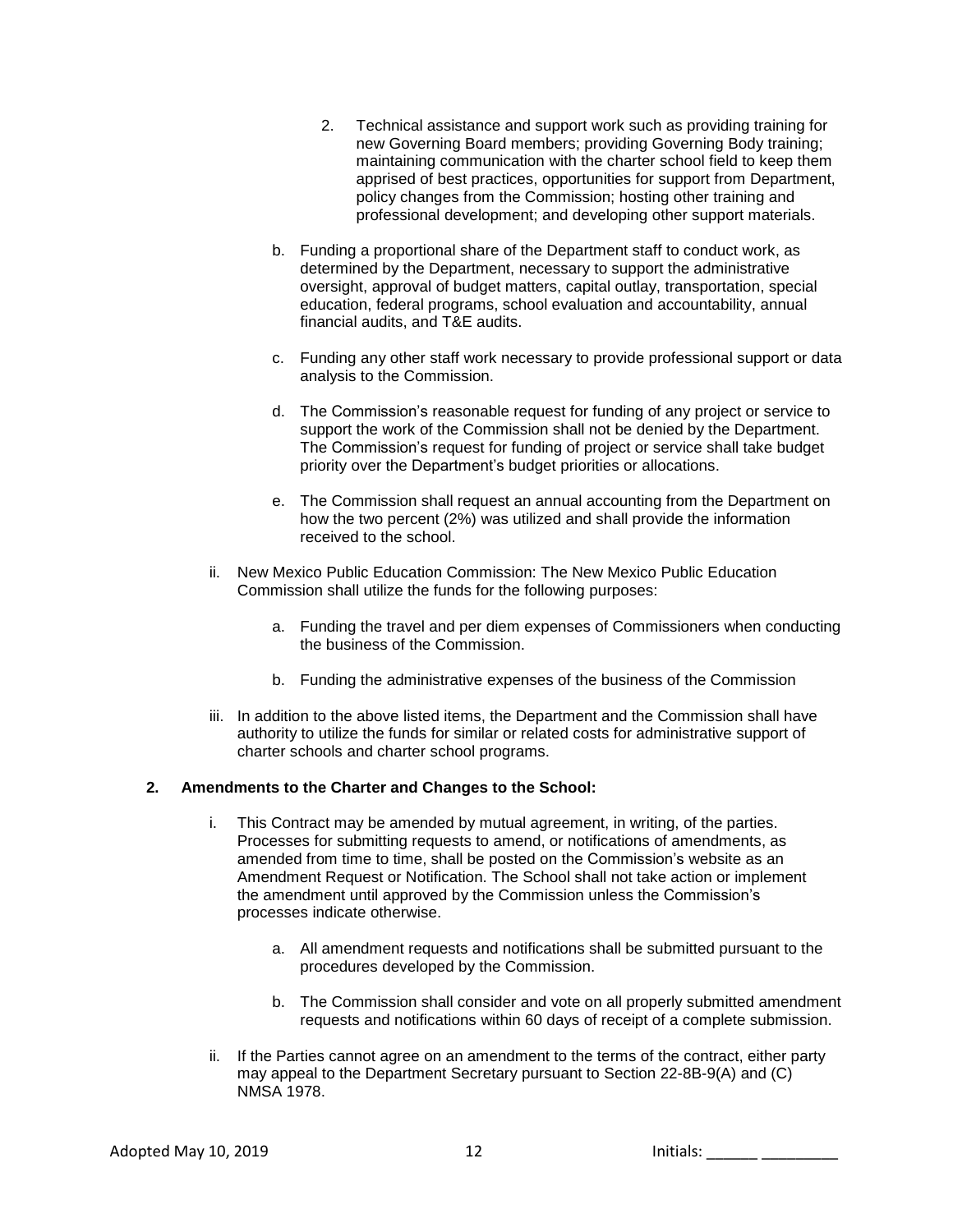### **3. Insurance:**

- i. The School shall obtain and maintain insurance in accordance with the laws of the State.
- ii. The School will participate in the Public School Insurance Authority.
- iii. Waiver of Rights: The School and its insurers providing the required coverage shall waive all rights of recovery against the State and the Commission, or the Department, their agents, officials, assignees and employees.
- iv. The School shall maintain insurance coverage as required by law and provide the types, limits, and deductibles in Attachment K.
- **4. Charter Revocation:** The Commission may at any time take action to revoke the Charter and Contract of the School.
	- i. **Criteria**: Pursuant to the Act, the Commission may revoke the Charter if the Commission determines that the School:
		- a. Committed a material violation of any of the conditions, standards or procedures set forth in the Contract,
		- b. Failed to meet or make substantial progress toward achievement of the department's standards of excellence or student performance standards identified in the Contract,
		- c. Failed to meet generally accepted standards of fiscal management, or
		- d. Violated any provision of law from which the School was not specifically exempted.
	- ii. **Procedures and Timeline:** The Commission shall utilize the following revocation process:
		- a. Notify the school at least 7 days prior to a regularly scheduled meeting that it will be on the agenda for consideration of whether to issue a Notice of Intent to Revoke the Charter.
		- b. Issue a written Notice of Intent to Revoke the Charter within 15 days of voting to issue such a notice. The Notice shall:
			- 1. State the legal basis for the potential revocation, and reasonably identify the evidence that the Commission has to support the existence of the legal basis;
			- 2. Identify the date, location, and time at which a revocation hearing will be held;
			- 3. Establish deadlines for the School and the Commission to present written materials and all evidence that will be used during the hearing; and
			- 4. Identify if the hearing will be conducted by the Commission or by an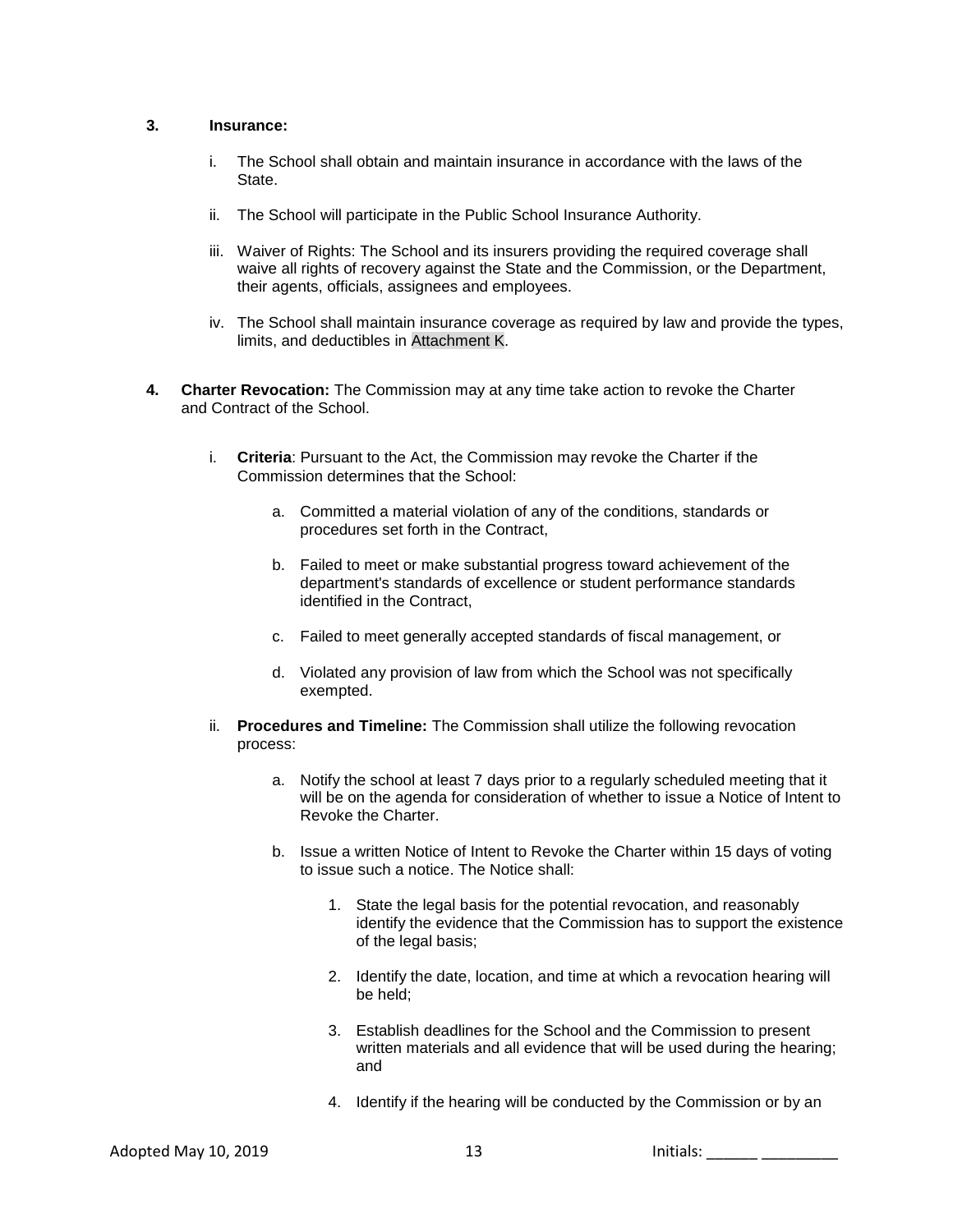impartial hearing officer. If a hearing officer is to be used, the Notice shall establish the date on which the Commission will consider whether to accept, reject, or modify the hearing officer's findings of facts, conclusions of law, and recommendations.

- c. After a hearing, upon making a final revocation decision, the Commission shall issue a written decision, through the Chair, within 15 days of voting to revoke the charter stating the findings of fact and conclusions of law that support the revocation.
- **5. Charter Renewal Processes:** Within the time period established by the Act, the School's Governing Body may submit a renewal application to the Commission using the Commission's renewal application form as it may be amended from time to time. The application shall include all information required by law and necessary for the Commission to determine whether renewal, non-renewal, or a conditional or short-term renewal is most appropriate.
	- i. Criteria: Pursuant to the Act, the Commission may refuse to renew the Charter if the Commission determines that the school:
		- a. Committed a material violation of any of the conditions, standards or procedures set forth in the Contract,
		- b. Failed to meet or make substantial progress toward achievement of the Department's standards of excellence or student performance standards identified in the Contract,
		- c. Failed to meet generally accepted standards of fiscal management, or
		- d. Violated any provision of law from which the School was not specifically exempted.
	- ii. Procedures and Timeline: The Commission shall utilize the following renewal process:
		- a. At least one year prior to the date on which the school will apply for renewal, the Commission's authorized representatives will notify the school of its preliminary renewal profile, as established in the Commission's Accountability Plan which is incorporated herein as Attachment A.
		- b. At least 20 days prior to Commission's meeting at which it will consider the school's renewal application, the Commission's authorized representatives will provide the School with a preliminary application analysis and recommendation. The recommendation shall:
			- 1. State the legal basis for potential non-renewal, and reasonably identify the evidence to support the existence of the legal basis; and
			- 2. Establish deadlines for the School to present its written materials and all evidence that will be used to respond to the recommendation, which shall be not less than 10 days from the date of the delivery of the recommendation.
		- c. No later than seven (7) days prior to the Commission's meeting at which it will consider the school's renewal application, the Commission's authorized representatives will provide the school with a final application analysis and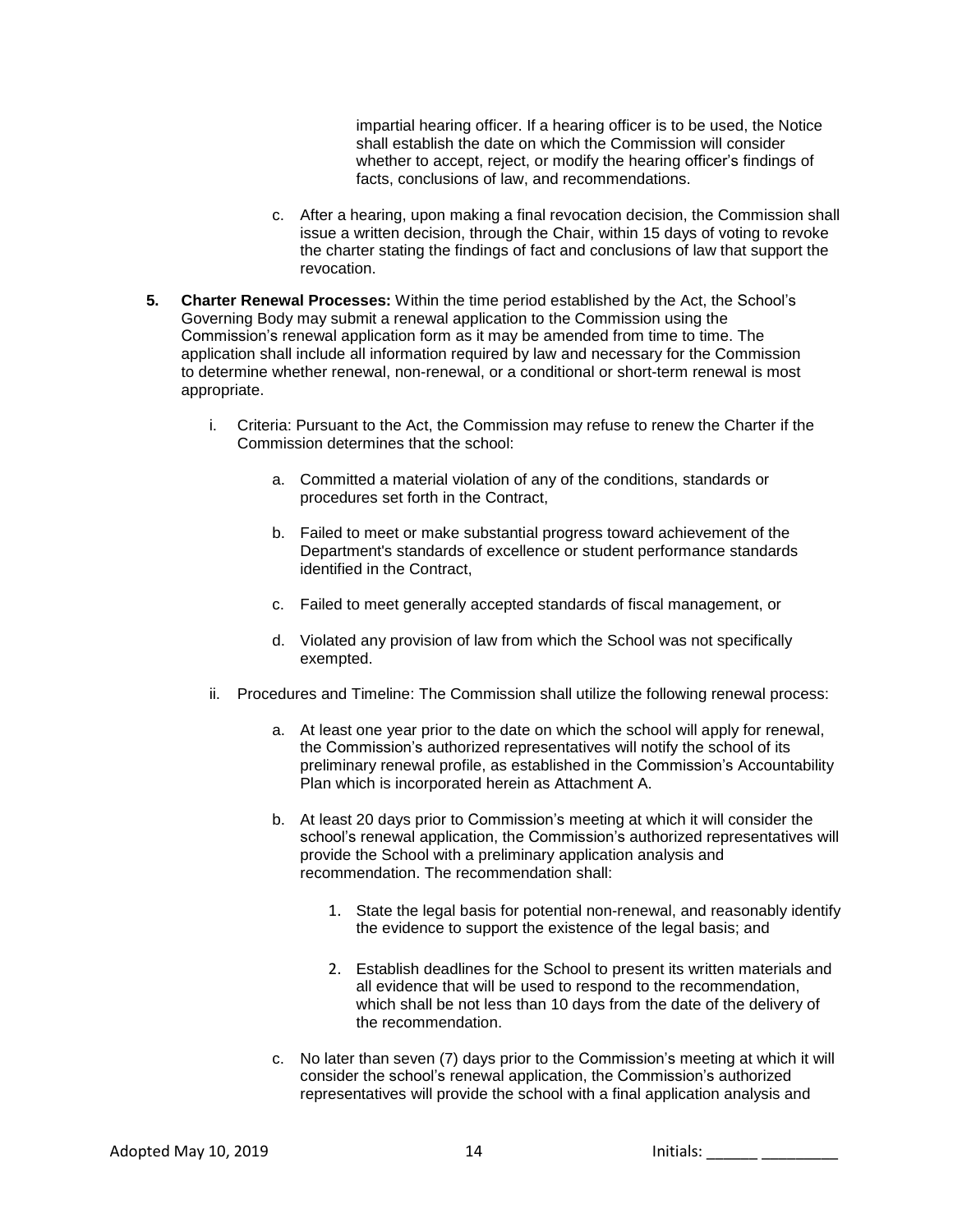recommendation.

- d. Upon making a final non-renewal decision, the Commission, through the Chair, shall issue a written decision within 30 days of voting to non-renew the charter stating the findings of fact and conclusions of that support the revocation.
- **6. Applicable Law:** The material and services provided by this School under this Charter shall comply with all applicable federal, state, and local laws and shall conform, in all respects, to the educational standards contained in its application and Charter. This Charter shall be governed and interpreted in accordance with the laws of the State.
	- i. In the event of any conflict among the documents and practices defining this relationship, it is agreed that:
		- a. The Contract shall take precedence over policies of either Party and the Charter; and
		- b. If a provision in the Performance Framework conflicts with a provision in the Contract, the Contract shall take precedence over the Performance Framework.
	- ii. This Contract shall not take precedence over any applicable provisions of law, rule or regulation.
	- iii. In the event of a change in law, regulation, rule, procedure or form affecting the School during the term of this Contract, the Parties shall comply with the change in law, rule, regulation or procedure or utilize the new form, provided.
		- a. If an amendment to this Contract is required to comply with a change in the law or rule, then the Parties shall execute such an amendment.

# **7. Charter Interpretation:**

- i. Merger: This Charter and Contract, including all of the attachments, constitute the entire agreement of the Parties. NMSA, Commission policies, and Department policies, and administrative rules and regulations which may be amended from time to time during the course of the Charter, are incorporated into this Charter, along with any amendments which may occur during the term of the Charter, by this reference.
- ii. Waiver: Either party's failure to insist on strict performance of any term or condition of the Charter shall not constitute a waiver of that term or condition, even if the party accepting or acquiescing in the nonconforming performance knows of the nature of the performance and fails to object to it.
- iii. Severability: The provisions of this Charter are severable. Any term or condition deemed illegal or invalid shall not affect any other term or condition of the Charter or Contract.
- iv. Assignment: Neither party may assign or transfer any right or interest in this Charter and Contract unless authorized by law. No assignment, transfer or delegation of any duty of the School shall be made without prior written permission of the Commission.
- **8. Indemnification and Acknowledgements:** To the extent permitted by law, the Charter School shall indemnify, defend, save and hold harmless the Commission, the State, its departments, agencies, boards, commissions, universities and its officers, officials, agents and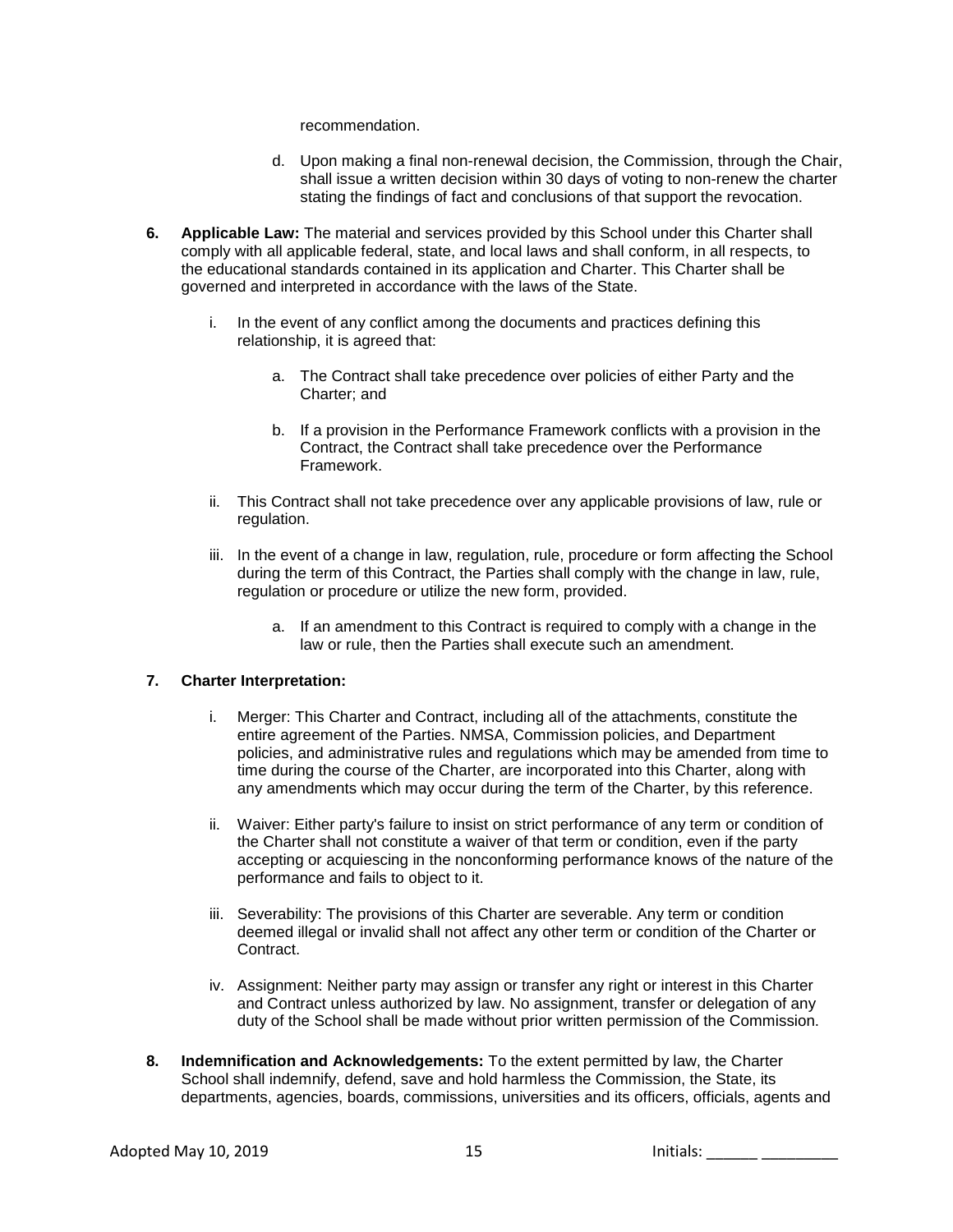employees ("Indemnitee") from and against any and all claims, actions, liabilities, damages, losses or expenses (including court costs, attorneys' fees, and costs of claim processing, investigation and litigation) ("Claims") for bodily injury or personal injury (including death), or loss or damage to tangible or intangible property caused, or alleged to be caused, in whole or in part, by the negligent or willful acts or omissions of the School or any of its directors, agents, employees or subcontractors. This indemnity includes any claim or amount arising out of or recovered under the Workers' Compensation Law or arising out of the failure of such School to conform to any federal, state or local law, statute, ordinance, rule, regulation or court decree that is applicable to the School. It is the specific intention of the parties that the Indemnitee shall, in all instances, except for Claims arising solely from the negligent or willful acts or omissions of the Indemnitee, be indemnified by the School from and against any and all claims. It is agreed that the School will be responsible for primary loss investigation, defense and judgment costs where this indemnification is applicable. This provision shall be subject to annual budget and appropriation by the New Mexico Legislature.

- **9. Employees and Contractors:** This Charter is not an employment contract. No officer, employee, agent, or subcontractor of the School is an officer, employee, or agent of the Commission or the Department.
- **10. Non-Discrimination**: The School shall comply with all applicable federal and state employment laws, rules and regulations, including the Americans with Disabilities Act. The School shall take affirmative action to ensure that applicants for employment and employees are not discriminated against due to race, creed, color, religion, sex, sexual orientation, gender identity, spousal affiliation, national origin or disability.
- 11. **Notices:** Any notice required, or permitted, under the Contract shall be in writing and shall be effective immediately upon personal delivery, upon receipt of electronic mail, or three (3) days after mailing to the following:

| <b>Charter School:</b>                 | <b>NM Public Education</b><br><b>Commission:</b> |
|----------------------------------------|--------------------------------------------------|
| Sandy Beery, Ed.D., Executive Director | Patricia E. Gipson, Chair                        |
| 4001 Office Court Drive, Suite 201-204 | 300 Don Gaspar                                   |
| Santa Fe, NM 87507                     | Santa Fe, NM 87505                               |
| (505) 428-2150                         | 575-405-9135                                     |
|                                        | PEC.DistrictSeven@state.nm.us                    |
| Mark Boitano, Governing Body President |                                                  |

3615 Horacio Court NE Albuquerque NM, 87111 MarkBoitano@nmca.connectionsacademy.org

The Parties may make changes in the address of its contact person by posting the change(s) on its website.

- **12. Dispute Resolution:** Disputes arising out of the interpretation of this Contract shall be subject to the dispute resolution process set forth in this section. Disputes arising out of interpretations of state or federal statute, regulation, or policies of a federal entity or a different state entity, Charter revocation, or Charter renewal shall not be subject to this dispute resolution process.
	- i. **Notice of Dispute:** Either party shall notify the other party in writing that a dispute exists between them within 30 days from the date the dispute arises. The notice of dispute shall identify the Paragraph of this Contract in dispute, reasons alleged for the dispute and copies of any documentation that supports the complaining party's position. If the dispute is not timely presented to the other party, the party receiving late notice may elect not to enter into mediation.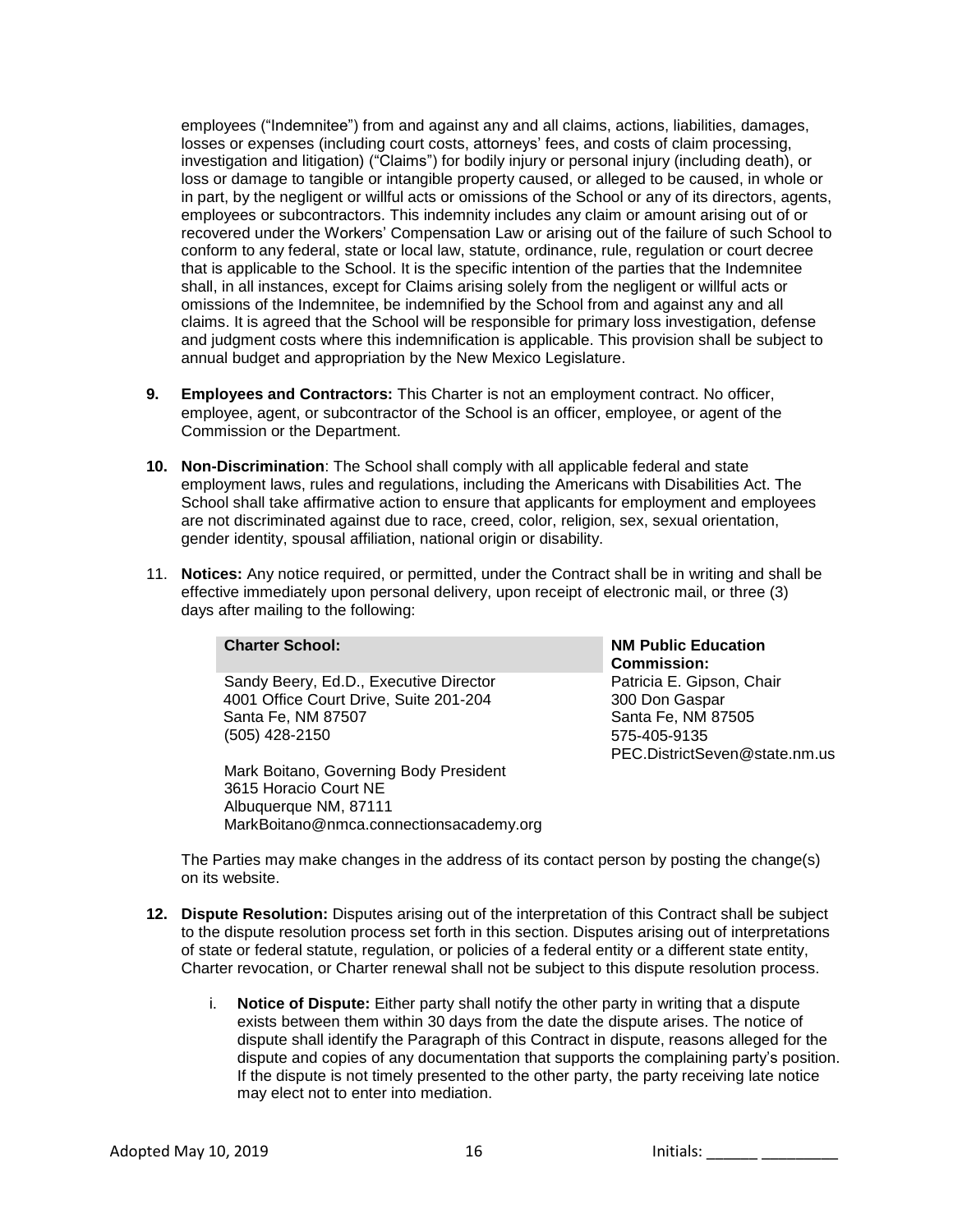- ii. **Continuation of Contract Performance:** The School and the Commission agree that the existence and details of a dispute notwithstanding, the Parties shall continue without delay their performance of this Contract, except for any performance that may be directly affected by such dispute.
- iii. **Time limit for response to the notice and cure of the matter in dispute:** Upon receipt of a Notice of Dispute, the Chair of the Commission or the Charter Representative of the Charter School shall have 15 days to respond in writing.
	- a. The written response may:
		- 1. Propose a course of action to cure the dispute;
		- 2. Propose the parties enter into informal discussions to resolve the matter; or
		- 3. Require the parties select a neutral third party to assist in resolving the dispute.
	- b. If no response is received within 15 days, the Party sending the Notice may invoke the process for selecting a neutral third party to assist in resolving the dispute.
	- c. If the written response proposed a course action or negotiations to resolve the dispute, the party sending the Notice shall respond within 15 days or receiving the response.
	- d. At any point in this informal process, either Party may, in writing, invoke the process for selecting a neutral third party to assist in resolving the dispute.

#### iv. **Selection of a neutral third party to assist in resolving the dispute:**

- a. If either Party invokes the process for selecting a neutral third party to assist in resolving the dispute, it shall include in the notice the name of a proposed mediator along with his/her qualifications.
- b. If the other Party does not agree to the proposed mediator, it shall identify an alternate mediator along with his/her qualifications within 5 business days.
- c. If the other Party does not agree with the alternate designation, it shall give notice within 5 business days.
- d. In the event that the Parties cannot agree on a mediator the Parties shall request that the Secretary appoint a mediator. The appointed mediator shall mediate the dispute.
- v. **Apportionment of all costs related to the dispute resolution process:** Each Party shall pay one-half of the reasonable fees and expenses of the mediator. All other fees and expenses of each party, including without limitation, the fees and expenses of its counsel, shall be paid by the Party incurring such costs.
- vi. **Process for Final Resolution of Dispute:** If settlement of the dispute is not reached through mediation or by agreement of the Parties, the Parties shall submit the matter to the Secretary for resolution.